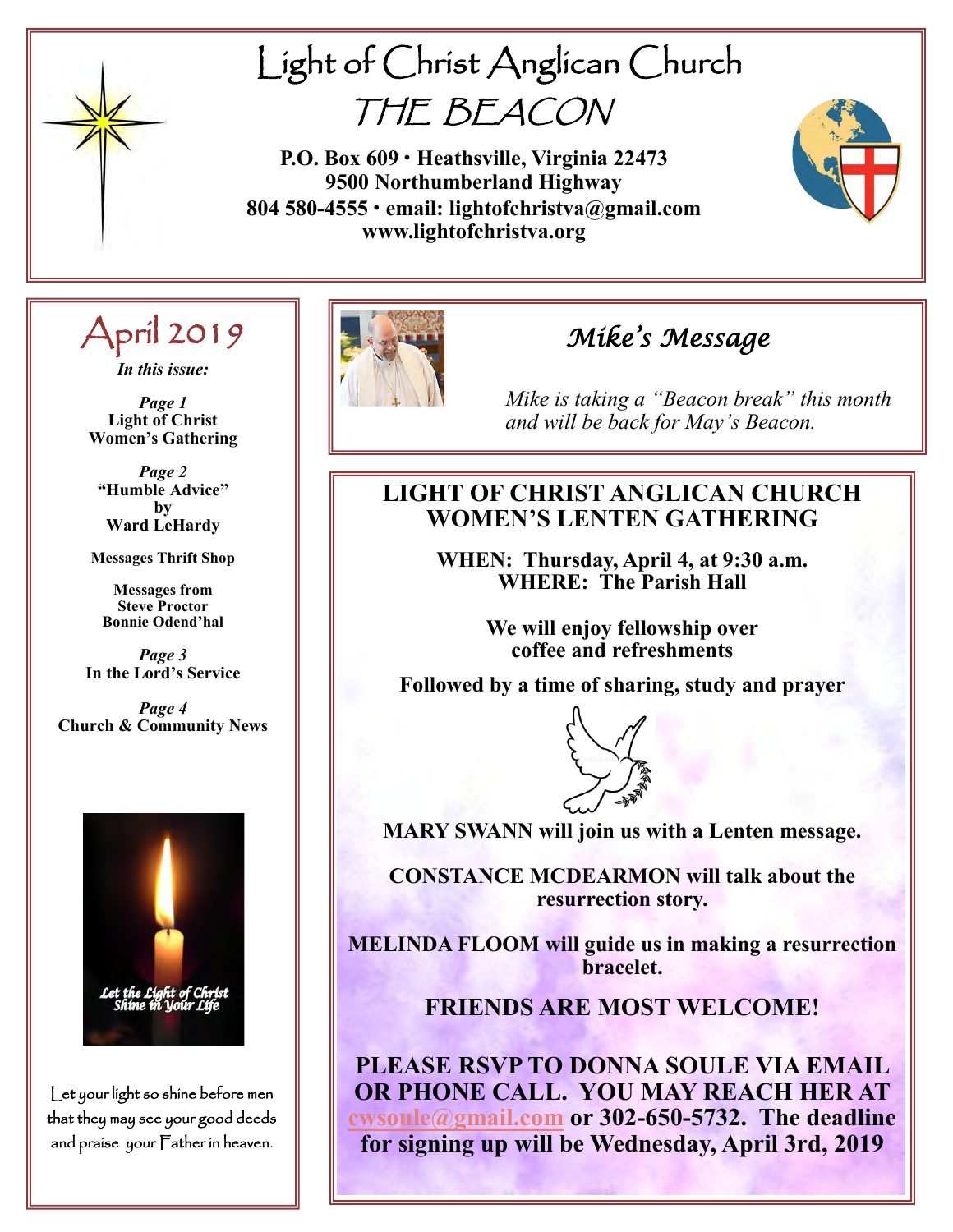

## **HULLE Humble Advice (April 2019):**

**Background:** Having dealt with pancreatic cancer

over the past six months, the thought struck me...why not send my deeper thoughts on life to my family…and thus far I have sent eleven "Humble Advices" to them…aiming for two or three a month.

Then I thought: "Why not share some of these thoughts with the congregation?"…so, in this spot each month you'll read my latest "Humble Advice".

Blessings, Ward LeHardy.

*In life there are always ups and downs…I always relied on this thought from the Bible: (Romans 5:3-4): "...rejoice in our sufferings, because we know that suffering produces perseverance; perseverance, character; and character, hope."*

Thank you everyone for all your prayers when I experienced a stroke.

Steve Proctor

To My LOC Family,

Many thanks to all of you for your prayers, phone calls, and cards during my surgery and recovery. And a special thanks to Jeanne Hickey for the visits in the freezing cold, warm soup, and most of all for the loan of her kneeling scooter and port-a-potty. I thank God every day for your friendship.

Bonnie Odend'hal



Our thrift shop is always in need of new merchandise as we like to have new items on display at all times. Right now we are

looking for donations of jewelry, gently used household goods and clothing. Please keep our little shop in mind when you are doing your spring cleaning. Thank you and bless you.

# **Scheduling of Meeting Space/Time**

Please let Joyce know when you plan to have a meeting at the church and where you want to have that meeting. The wall calendar in the church office is updated daily and you can check the times available. Joyce will coordinate this. We most likely will not have a problem finding space to meet, but it will be very helpful to know who is coming and what to expect!



It is time to begin signing up for coffee hour once again. There are new lists on the table in the  $\gamma$  parish hall for the next couple of months, and you are encouraged to take a moment and sign up for an upcoming Sunday fellowship.

 Coffee hour plays an important role in our fellowship as

a family of God, and hopefully the next couple months can be filled with willing volunteers to provide a table of simple fare to enjoy over coffee and conversation. The coffee is usually made, but if not, there are easy instructions on the inside door where the coffee is kept.

**Men and Women Volunteers Needed Please call Suzy Norman for more information - 436-6364.**

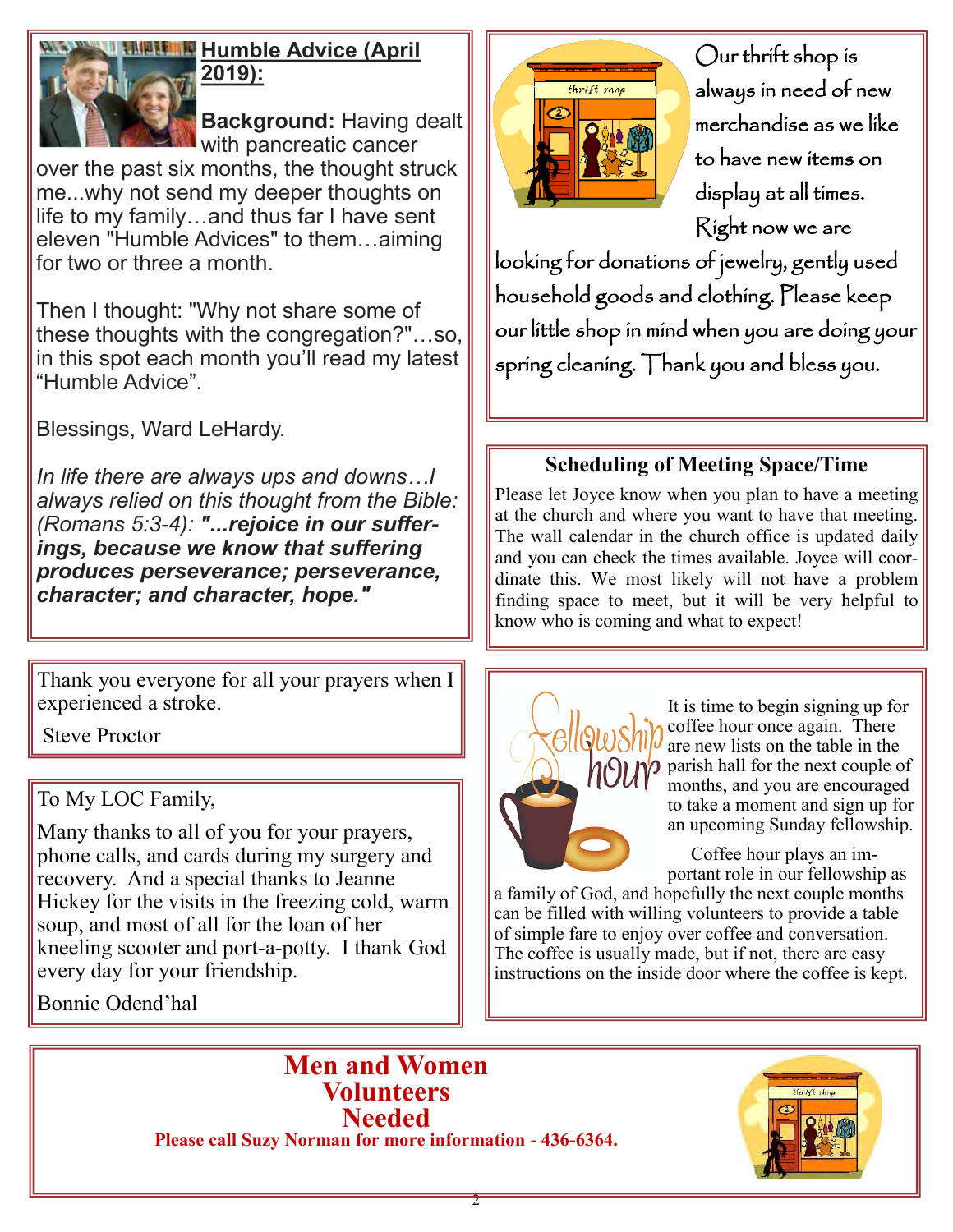# **IN THE LORD'S SERVICE**

#### **Acolytes**

| Apr    |    | Ed Feddeman             |  |  |  |
|--------|----|-------------------------|--|--|--|
| Apr    | 14 | Jane Wrightson          |  |  |  |
| Apr 18 |    | <b>Bart Morrison</b>    |  |  |  |
| Apr 19 |    | Hannah Hamlett          |  |  |  |
| Apr 21 |    | David Gwaltney          |  |  |  |
| Apr 28 |    | <b>Marie Carstensen</b> |  |  |  |

#### **Lesson Readers**

| Apr    | Charlaine Andrulot (L) |
|--------|------------------------|
|        | Bill Tracey (P)        |
| Apr 14 | Tony Blackstone (L)    |
|        | Joan Blackstone (P)    |
| Apr 18 | Sandi Ward (L)         |
|        | Priscilla Williams (P) |
| Apr 19 | Jeanne Hickey (L)      |
|        | Howard York (P)        |
| Apr 21 | Betty Dillingham (L)   |
|        | Ernie Proctor (P)      |
| Apr 28 | Ward LeHardy (L)       |
|        | Judy LeHardy (P)       |
|        |                        |

#### **Eucharist Ministers**

| Apr    |    | <b>Priscilla and Harrison Williams</b> |
|--------|----|----------------------------------------|
| Apr    | 14 | Lucy Logan, Bart Morrison              |
| Apr 18 |    | Constance McDearmon, Tony Blackstone   |
| Apr 21 |    | Frank McCarthy, Suzy Norman            |
| Apr 28 |    | Priscilla and Harrison Williams        |
|        |    |                                        |

#### **Ushers**

| Apr    |     | <b>Tom and Alison Kimmitt</b>        |
|--------|-----|--------------------------------------|
| Apr    | 14  | <b>Bill and Charlaine Andrulot</b>   |
| Apr    | 18  | Chris Cralle, Ed Feddeman            |
| Apr    | 19  | Peggy Lassanske, Bonnie Odend'hal    |
| Apr 21 |     | Howard York, Ernie Proctor           |
| Apr 28 |     | Jim Logan, Ed Feddeman               |
| May    | - 5 | <b>Steve Proctor, David Gwaltney</b> |
|        |     |                                      |

#### **Greeters**

| Apr    |     | Anna Brennan, Bonnie Odend'hal            |
|--------|-----|-------------------------------------------|
| Apr    | 14  | Doris Myers, Julie Pritchard              |
| Apr    | 18  | Cindy and Dave Peresluha                  |
| Apr    | -19 | Lynn and Howard York                      |
| Apr 21 |     | Marie Carstensen, Ed Feddeman             |
| Apr 28 |     | <b>Constance McDearmon, Steve Proctor</b> |
| May    | 5   | Phyllis TeStrake, Ed Feddeman             |

#### **Altar Guild**

April Wendy Smith and Marie Carstensen

#### **Nursery**

| Apr    | $\overline{7}$ | Julie Pritchard, Saunee Hamlett |
|--------|----------------|---------------------------------|
| Apr    | 14             | Jeanette Cralle, Doris Myers    |
| Apr    | 18             | Saunee Hamlett, Julie Pritchard |
| Apr    | 19             | Jeanette Cralle, Doris Myers    |
| Apr 21 |                | Saunee Hamlett, Julie Pritchard |
| Apr 28 |                | Doris Myers, Jeanette Cralle    |

#### **Counters**

April Courtney Ludeman and Pam Smith

#### **Coffee Hour**

| Apr 14 | Doug and Courtney Ludeman, |
|--------|----------------------------|
|        | Jim and Lyn Conley         |
| Apr 21 | Hospitality Team #1        |

**We need volunteers for 2019. Please continue to sign up in the parish hall or call/email Joyce.**

#### **Altar Rail Ministers**

- Apr 7 George Beckett, Teresa Moffitt<br>
Apr 14 Ernie Proctor, Agnes Burke<br>
Apr 21 Jim and Lyn Conley
- Ernie Proctor, Agnes Burke
- Apr 21 Jim and Lyn Conley<br>Apr 28 Walt and Phyllis Tes
- Walt and Phyllis TeStrake

#### **Vestry Person on Duty**

| Apr 7  | Dave Peresluha        |
|--------|-----------------------|
| Apr 14 | <b>Alison Kimmitt</b> |
| Apr 18 | <b>Barbara Seed</b>   |
| Apr 19 | Ernie Proctor         |
| Apr 21 | Paul Lassanske        |
| Apr 28 | <b>Randy Smith</b>    |

| Apr<br>1                          | Michael Nguyen       |
|-----------------------------------|----------------------|
| 2<br>Apr                          | <b>Chris Cralle</b>  |
| $\overline{\phantom{a}}$ 3<br>Apr | Eleanor Semerjian    |
| Apr 6                             | William Ressler      |
| Apr 9                             | <b>Bobby Edmonds</b> |
| Apr 11                            | <b>Bob Dalzell</b>   |
| Apr 19                            | <b>Sally Custer</b>  |
| Apr 22                            | <b>Agnes Burke</b>   |
| Apr 26                            | <b>Evelyn Tomlin</b> |
| Apr 28                            | <b>Edward Ulfig</b>  |

### Happy April Anniversaries!

Happy April Birthdays!

| Apr      | <b>Charlaine and Bill Andrulot</b>   |
|----------|--------------------------------------|
| <b>A</b> | $l$ valignment $l$ import $l$ levels |

| Apr    | Lydia and Vincent Haynie  |
|--------|---------------------------|
| Apr 28 | Doug and Courtney Ludeman |

*O God, our times are in your hand: Look with favor, we pray, on your servants named above, as they begin another year. Grant that they may grow in wisdom and grace, and strengthen their trust in your goodness all the days of their lives; through Jesus Christ our Lord. Amen.*